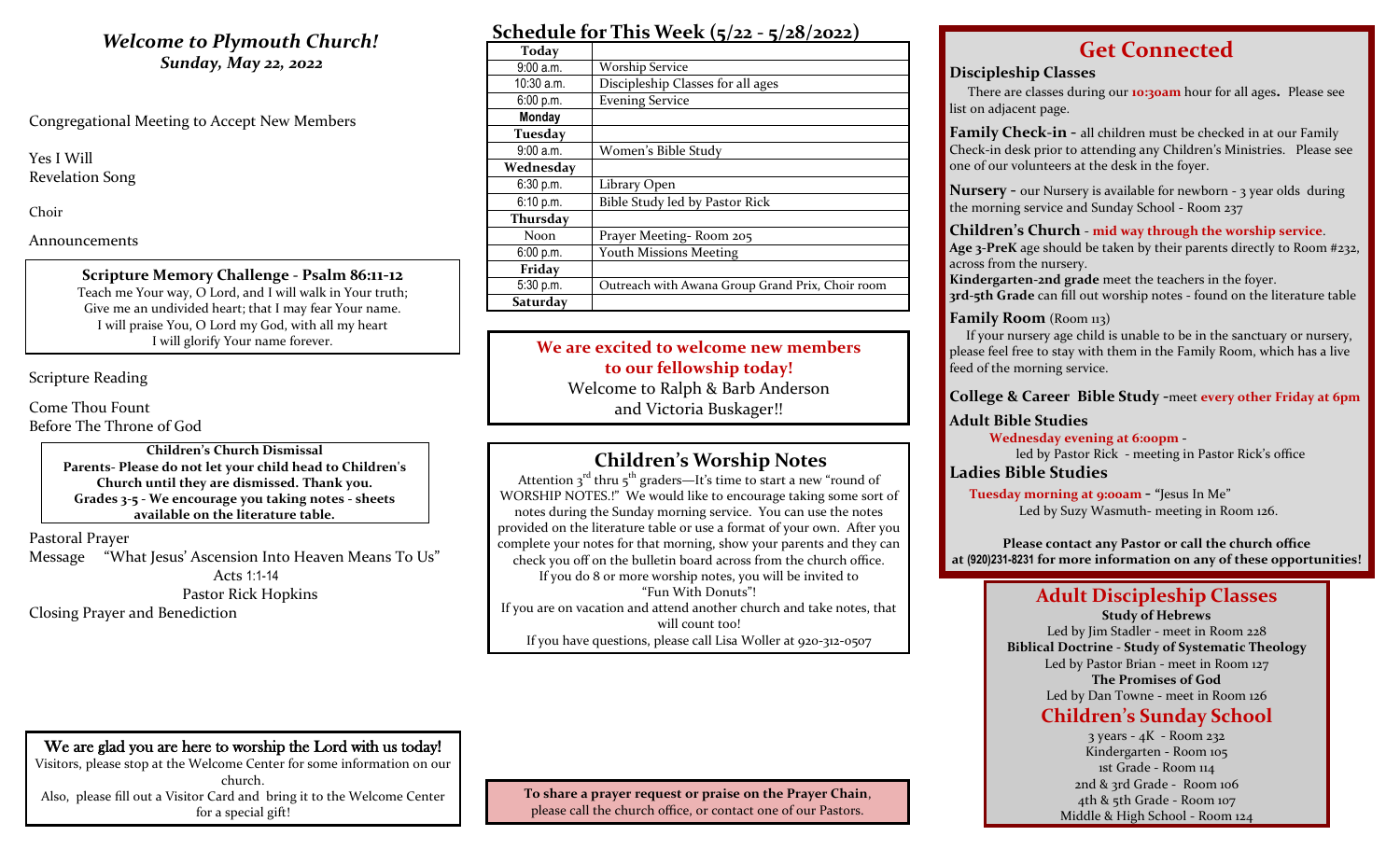## **"Sister for the Summer"**

Just because Bible studies take a summer break, building relationships with other women doesn't have to! Sign up to be a "Sister for the Summer", and get connected with another Plymouth woman for prayer, encouragement, and maybe even a coffee date! Fill out an information form (in the church office) and put it in the box in the office TODAY!

# **LLBC Summer Camps**

Youth Camps are filling up fast at LLBC for the summer! Van sign up sheets are posted. Please add your child if they will be riding the church van to and from camp. (We will take a van if there are 4 or more riders.) If you are able to drive the van to take children to camp or bring them back, please sign up also. (You need to be an approved driver. See the church office for more info.) Questions--contact Nancy Stroh.



 **VBS Needs Egg Cartons** Please bring your cardboard egg cartons to the Church office before June 26th!!!



 **Coming Soon! Summer Reading Program** June - August Early Bird Sign-Up May 22 & 29th In The Library

# **Looking for Graduates**

If you (or your child) will be graduation from High School or College, please let the church office know!!

**The Tribute Quartet** concert will be at our church on Friday, June 3rd at 6:30 pm. Tickets are \$10 & available at [www.sgmupnorth.com](http://www.sgmupnorth.com/) or at church before the concert. Come & join us for a special time!

**Nursery Workers Today:** Monitor: Jordan Paterson 9:00: Jessie Redderson, Michelle Vincent, Ana Robinson 10:30: Bernice Post, Sue Stadler **Nursery Workers Next Sunday:** Monitor: Katie Bradley 9:00: Katie Bradley, Charity Brown, Christopher Jepson 10:30: Lynn Brown, Becca Jepson

> **Greeter Today**: Robin Thayer **Greeter Next Week**: Carol Jepson

**Children's Church Today**: Jessica Bradley, Lisa Woller

**Sound/Projection Today:** Nate Schroeder /Erich Graves **Sound/Projection Next Week:** Scott Bradley / Christopher Jepson

| <b>Elder Flocks</b>                               |  |  |
|---------------------------------------------------|--|--|
| A through B - call Dustin Arthur - 920-698-6048   |  |  |
| C through E - call Joel Cook - 920-589-4014       |  |  |
| F through G - call Pastor Brian - 920-312-0637    |  |  |
| H through K - call Gary Jepson - 920-312-1856     |  |  |
| L through O - call Nick Matiash - 920-642-0040    |  |  |
| P through Sc - call Elroy Post - 920-573-2257     |  |  |
| Sd through Sz - call Dan Patterson - 920-410-3245 |  |  |
| T through Z - call Steve Anklam - 920-470-5114    |  |  |

### **Weekly Tithes & Offerings**

| 05/15/2022 Offering    |  |  |
|------------------------|--|--|
| \$5.824.61             |  |  |
| 60.00                  |  |  |
| \$10.00                |  |  |
| Received: \$127,607.30 |  |  |
|                        |  |  |



**Senior Pastor: Rick Hopkins (920) 838-2542 Associate Pastor: Brian Bradley (920) 312-0637 Youth Pastor: Daniel Alexander (920) 279-5881**